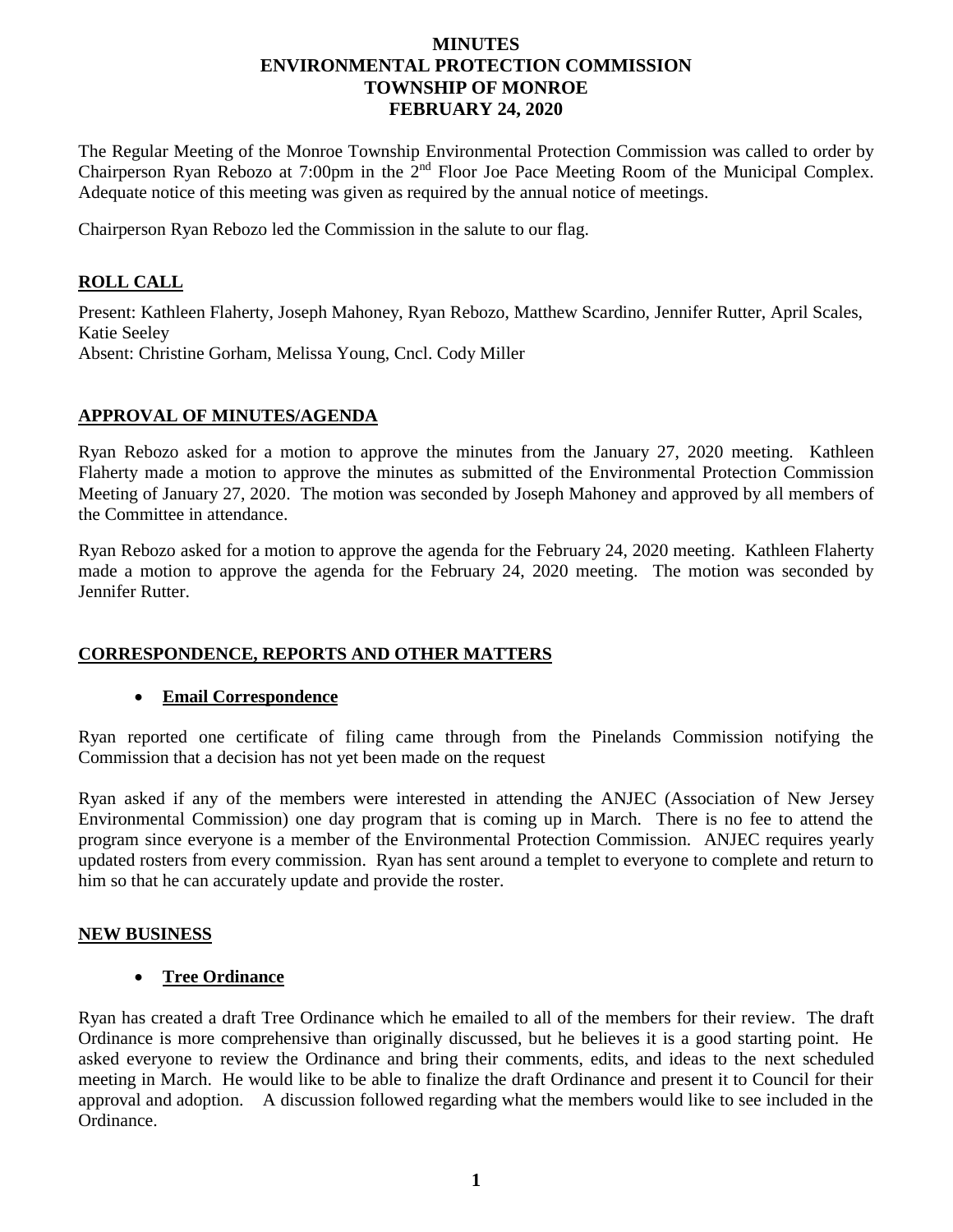# **Drainage Basin Management**

Ryan has reached out to Cncl. Miller who has advised that Public Works is interested in the Commission's proposed basin project. They would like to start with one basin first and from that begin an education campaign, educating the residents who live around the basins, the community in general and the people doing the work to the basins, as to the value of changing the management of the basins. Kate provided Ryan with a power point presentation that provides a lot of the data, how to's and formulas needed to calculate the cost savings to the Township. Ryan will forward the presentation to all of the members for their review. Kate explained the power point presentation to the members present. Ryan suggested creating a list of the top 3 basins that are most visible within the Township to present to Council. A discussion followed regarding the basins in the Township and what the project would entail.

# **GSI Project**

# o **ANJEC grant and plan**

Ryan explained that GSI stands for Green Storm Water Infrastructure, which is a more encompassing term of the different strategies that can be used to infiltrate more storm water in the developments. It can include things like basins and rain gardens. Rutgers through money received from the Great Egg Harbor Watershed Association has come out with a plan with different proposed sites in town where these types of projects would be useful, because they are areas with a lot of impervious cover. Ryan met with the Executive Director of the Great Egg Harbor Watershed Association and they would like to help one of the projects come off the ground. Ryan thinks the Commission should take advantage of the help while it is being offered. The project they are interested in, which will tie into Sustainable Monroe is to create a rain garden at the Library. Ryan explained the project and the costs associated. He would like to present this potential project to Council to see if they would be able to contribute the labor needed and then organize a planting day along with the Community Garden and Sustainable Monroe. He polled the members present to see if this project is something worth pursuing to which everyone agreed.

# **Bike Path Parking Acquisition**

o **Press release**

Ryan spoke regarding the property that the Open Space Advisory Committee recently acquired to be used as a parking lot for the bike path. Ryan discussed the press release that he, Len Fritz from Open Space, and Patrick McDevitt from Sustainable Monroe created to advise the residents of the property acquisition. A discussion followed regarding ideas and plans for the parking lot.

# **ERI Update**

Ryan had previously emailed all of the member a copy of the ERI (Environmental Resource Inventory) to review. The ERI is a 15 year old document and Ryan is interested in finding portions that the Commission can update. Not everything in the ERI has to be updated because not everything has changed. A few things that need to be updated and stood out were; the existing land use in town, existing zoning in the pinelands areas, groundwater resources, surface water resources, watersheds, sub-watersheds, and streams among a few others. Kate said, a lot of this information is on the New Jersey GeoWeb. Ryan believes if the Commission is up to tackling the update, it will go a long way since the Township is working on updating its' Master Plan. There is a value of having the ERI updated prior to the Master Plan, as it can be referenced and incorporated. He is going to continue to work on the update and asked if anyone would be willing to also tackle a section to update. Kate said, tackling a section to update is a good way to learn about it. She will update the known contaminated sites lists. She will try and give a demonstration on the GeoWeb at next month's meeting. Ryan said, there is also a relatively new mapping tool called New Jersey Conservation Blueprint which has municipal level data, water quality information among other things. Kate suggested that when reviewing the ERI to keep in mind what might be missing.